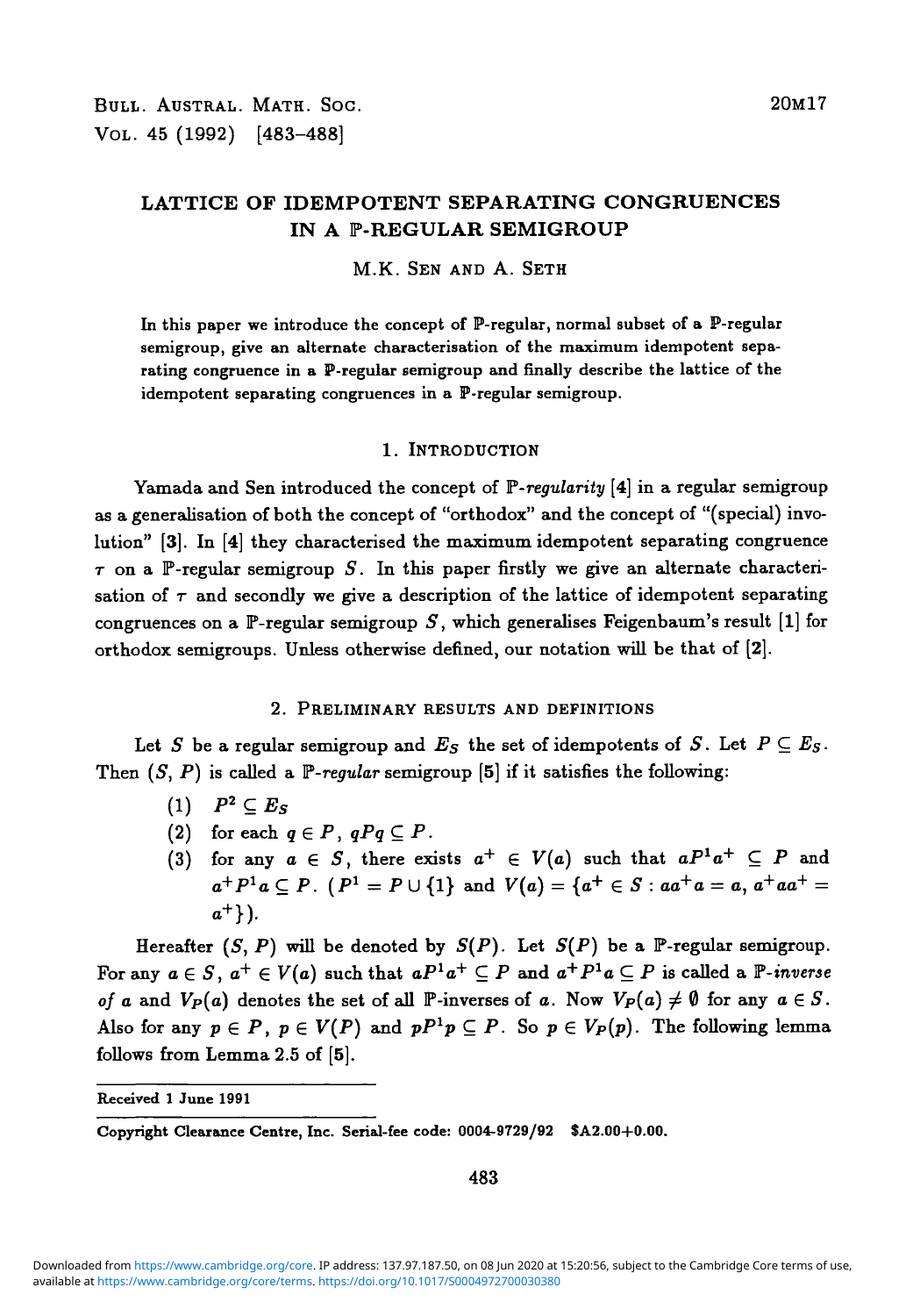LEMMA 2.1. In a  $\mathbb{P}$ -regular semigroup  $S(P)$ , if  $a^+ \in V_P(a)$ ,  $b^+ \in V_P(b)$ , then  $b^+a^+ \in V_P(ab)$ .

The following lemma, which will be used frequently in this paper, is taken from  $|5|$ .

LEMMA 2.2 . *Let a, b be two elements of a* P*-regular semigroup S(P). Then*  $aHb$  (where H is Green's H-relation) if and only if there exist  $a^+ \in V_P(a)$ ,  $b^+ \in V_P(b)$ such that  $aa^+ = bb^+$  and  $a^+a = b^+b$ .

NOTE. Actually if  $a\mathcal{H}b$  then for all  $a^+ \in V_P(a)$  there exists  $b^+ \in V_P(b)$  such that  $aa^+ = bb^+$  and  $a^+a = b^+b$ . Because for any  $a^+ \in V_P(a)$  we have  $a^+a\mathcal{L}a\mathcal{R}aa^+$ . Consequently  $a^+a\mathcal{L}b\mathcal{R}aa^+$  . So by Lemma 2.7 of [5] there exists a unique  $b^+\in V_P(b)$ such that  $bb^+ = aa^+$  and  $b^+b = a^+a$ . Moreover we notice that if  $(a, p) \in \mathcal{H}$  for some  $p \in P$  then as  $p \in V_P(p)$  there exists a unique  $a^+ \in V_P(a)$  such that  $aa^+ = pp(= p)$  $a^+a$ . But this implies  $(a^+, p) \in \mathcal{H}$  by Lemma 2.2. Hence  $a^+ \in V_P(a) \cap H_a$ .

A subset *B* of a P-regular semigroup  $S(P)$  will be called P-regular if for every  $x \in B$  there exists  $x^+ \in V_P(x)$  such that  $x^+ \in B$ .

A subset N of a P-regular semigroup  $S(P)$  will be called *normal* if for any  $a, b \in S$ , and  $a^+ \in V_P(a)$ ,  $b^+ \in V_P(b)$ , such that  $aa^+ = bb^+$ ,  $a^+a = b^+b$  then  $ab^+$ ,  $a^+b \in N$ imply  $aNb^+\subseteq N$  and  $a^+Nb\subseteq N$ .

LEMMA 2.3. In a  $\mathbb{P}$ -regular semigroup  $S(P)$  the set P is a  $\mathbb{P}$ -regular normal *subset of S.*

PROOF: For each  $p \in P$ ,  $p \in V(p)$  and  $pP^1p \subseteq P$ . So  $p \in V_P(p) \cap P$ . Thus P is a P-regular subset of S. Also we note that if for any  $a, b \in S$  there exist  $a^+ \in V_P(a)$ ,  $b^+ \in V_P(b)$  such that  $aa^+ = bb^+$  and  $a^+a = b^+b$  then  $ab^+$ ,  $a^+b \in P$  imply  $aPb^+ = aa^+aPb^+bb^+ = bb^+(aPa^+)ab^+ = bb^+bb^+(aPa^+)ab^+ab^+ =$  $b(a^+(ab^+(aPa^+)ab^+)a)b^+ \subseteq P$  and  $a^+Pb = a^+aa^+Pbb^+b = a^+b(b^+Pb)a^+a =$  $a^+ba^+b(b^+Pb)a^+aa^+a = a^+(b(a^+b(b^+Pb)a^+b)b^+)a \subseteq P$ . Thus P is a normal sub $s$  set of  $S$ .

### 3. THE LATTICE OF IDEMPOTENT SEPARATING CONGRUENCES

Yamada and Sen [4] characterised  $\tau$ , the maximum idempotent separating congruence on a P-regular semigroup  $S(P)$ , as  $\tau = \{(a, b) \in S \times S :$  there exist  $a^+ \in$  $V_P(a)$  and  $b^+ \in V_P(b)$  such that  $axa^+ = bxb^+$  and  $a^+xa = b^+xb$  for all  $x \in P$ . Here we shall present an alternate characterisation of  $\tau$ . For this we define *centraliser of P* to be  $C(P) = \{x \in S : (x, p) \in \tau \text{ for some } p \in P\}.$ 

**THEOREM 3.1.** Let  $\delta = \{(a, b) \in S \times S :$  there exists  $a^+ \in V_P(a), b^+ \in$  $V_P(b)$  such that  $aa^+ = bb^+, a^+a = b^+b, ab^+, a^+b \in C(P)$ . Then  $\tau = \delta$ .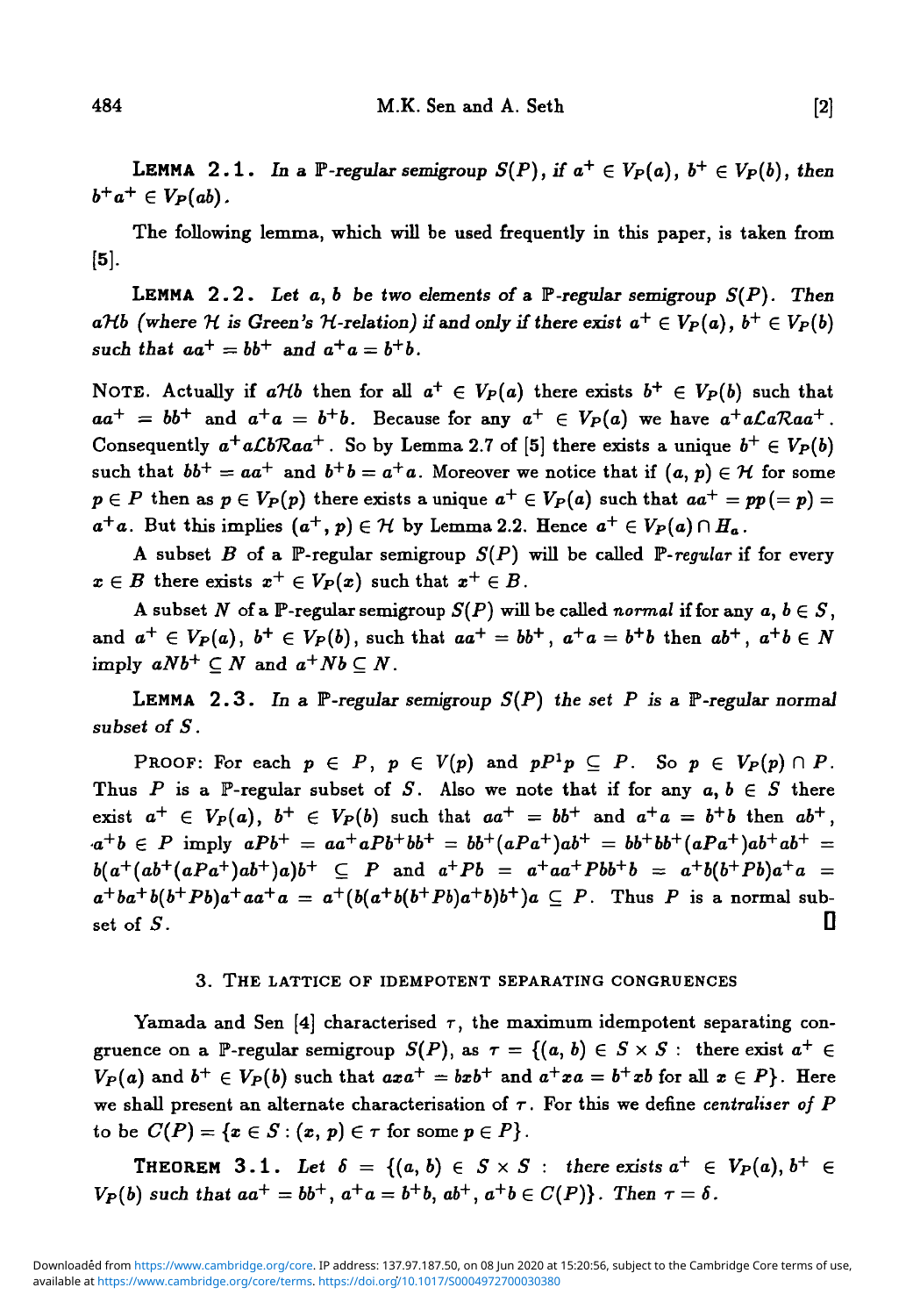## [3] IP-regular semigroup 485

**PROOF:** Let  $(a, b) \in \tau$ . Then as  $\tau$  is an idempotent separating congruence on a regular semigroup,  $\tau \subseteq \mathcal{H}$ . Hence by Lemma 2.2, there exist  $a^+ \in V_P(a)$ ,  $b^+ \in V_P(b)$  $s$ uch that  $aa^+=bb^+$  ,  $a^+a=b^+b$ . Also  $(ab^+,bb^+) \in \tau$  ,  $(a^+a,\, a^+b) \in \tau$  where  $bb^+$  and  $a^+a \in P$ . Therefore  $ab^+$ ,  $a^+b \in C(P)$  and so  $(a, b) \in \delta$ . Conversely let  $(a, b) \in \delta$ . Then there are inverses  $a^+ \in V_P(a)$ ,  $b^+ \in V_P(b)$  such that  $aa^+ = bb^+$ ,  $a^+a = b^+b$  and  $ab^+$ ,  $a^+b \in C(P)$ . So aHb and  $a^+Hb^+$  which gives  $ab^+Hbb^+$ . Since  $ab^+ \in C(P)$ , we have  $(ab^+)\tau = (bb^+) \tau$ . Therefore  $a\tau = (a\tau)(a^+a)\tau = (a\tau)(b^+b)\tau = (ab^+) \tau \dot{b}\tau =$  $(bb^+)$ *Tbr* = *br*. Thus  $\delta = \tau$ .

LEMMA 3.2.  $C(P)$  is a P-regular, normal subset of S.

PROOF: Let  $a \in C(P)$ ; then  $(a, p) \in \tau$ , for some  $p \in P$ . So  $(a, p) \in \mathcal{H}$ . Hence by the Note after Lemma 2.2 there exists  $a^+ \in V_P(a) \cap H_a$  such that  $aa^+ = a^+a = p$ . Also  $(a^+a,\,a^+p)\in\tau$  implies that  $(p,\,a^+)\in\tau$ . Thus  $a^+\in C(P).$  Next let  $a,\,b\in S$  be such that there exist  $a^+ \in V_P(a)$ ,  $b^+ \in V_P(b)$  such that  $aa^+ = bb^+$ ,  $a^+a = b^+b$  and  $ab^+$ ,  $a^+b\in C(P).$  Then by Theorem 3.1  $(a, b)\in \tau.$  So  $(axb^+, bxb^+) \in \tau$  for all  $x\in C(P).$ Now  $x \in C(P)$  implies that  $(x, p) \in \tau$  for some  $p \in P$ . So  $(bxb^+, bpb^+) \in \tau$  where  $bpb^+ \in P$ . Therefore  $axb^+ \in C(P)$ . Similarly,  $a^+xb \in C(P)$  for all  $x \in C(P)$ . So  $C(P)$  is a P-regular, normal subset of S.

LEMMA 3.3. Let  $A = \{a \in S : \text{ there exists } a^+ \in V_P(a) \text{ for which } a^+pap = 0\}$  $aa^+p$ , and  $papa^+ = pa^+a$  for each  $p \in P$ }. Then  $C(P) = A$ .

PROOF: Let  $a \in C(P)$ . Then  $(a, q) \in \tau$  for some  $q \in P$ . Since  $\tau \subseteq H$  by the Note after Lemma 2.2 there exists  $a^+ \in V_P(a) \cap H_a$  such that  $aa^+ = a^+a = q$ . Now  $(a, q) \in \tau$  implies that  $(a^+a, a^+q) \in \tau$ , that is  $(a^+, q) \in \tau$ . For each  $p \in P$ , we have  $(apa^+, qpq) \in \tau$  and  $(a^+pa, qpq) \in \tau$  which implies that  $apa^+ = qpq = a^+pa$ . So we have,  $a^+pap = qpqp = qp = aa^+p$  and  $papa^+ = pqpq = pq = pa^+a$ . Conversely, if  $a \in A$ , then there exists  $a^+ \in V_P(a)$  such that  $a^+pap = aa^+p$  and  $papa^+ = pa^+a$  for all  $p \in P$ . Since  $aa^+ \in P$ ,  $a^+a \in P$ , we have  $aa^+ = aa^+aa^+ = a^+(aa^+)a(aa^+) = a^+ba^$  $a^+ a a a^+ = (a^+ a) a (a^+ a) a^+ = (a^+ a) a^+ a = a^+ a$ . So for any  $p \in P$ ,  $a p a^+ =$  $a(a^+a)pa^+ = a(aa^+p)a^+ = a(a^+pap)a^+ = (aa^+)(papa^+) = aa^+p(a^+a) = aa^+paa^+$ and  $a^+pa = a^+p(aa^+)a = a^+(pa^+a)a = a^+(papa^+)a = (a^+pap)a^+a = aa^+p(a^+a) =$  $(aa^+)p(aa^+)$ . Hence  $(a, aa^+) \in \tau$ . Therefore  $a \in C(P)$ . Thus  $A = C(P)$ .

The following lemma will be used frequently in the proof of the next theorem.

LEMMA 3.4 . *Let K be* a *normal subset of* a P-regular *semigroup S(P) such* that  $P \subseteq K$ . For  $a, b \in S$  if there exist  $a^+ \in V_P(a)$ ,  $b^+ \in V_P(b)$  such that  $aa^+ = bb^+$ ,  $a^+a = b^+b$  and  $ab^+$ ,  $a^+b \in K$  then  $ba^+$ ,  $b^+a \in K$  and  $ab^*$ ,  $a^*b \in K$  for all  $a^* \in V_P(a)$ ,  $b^* \in V_P(b)$ .

PROOF: First we note that in a normal subset  $K(\supseteq P)$ ,  $aKa^+ \subseteq K$  for all  $a \in S$ ,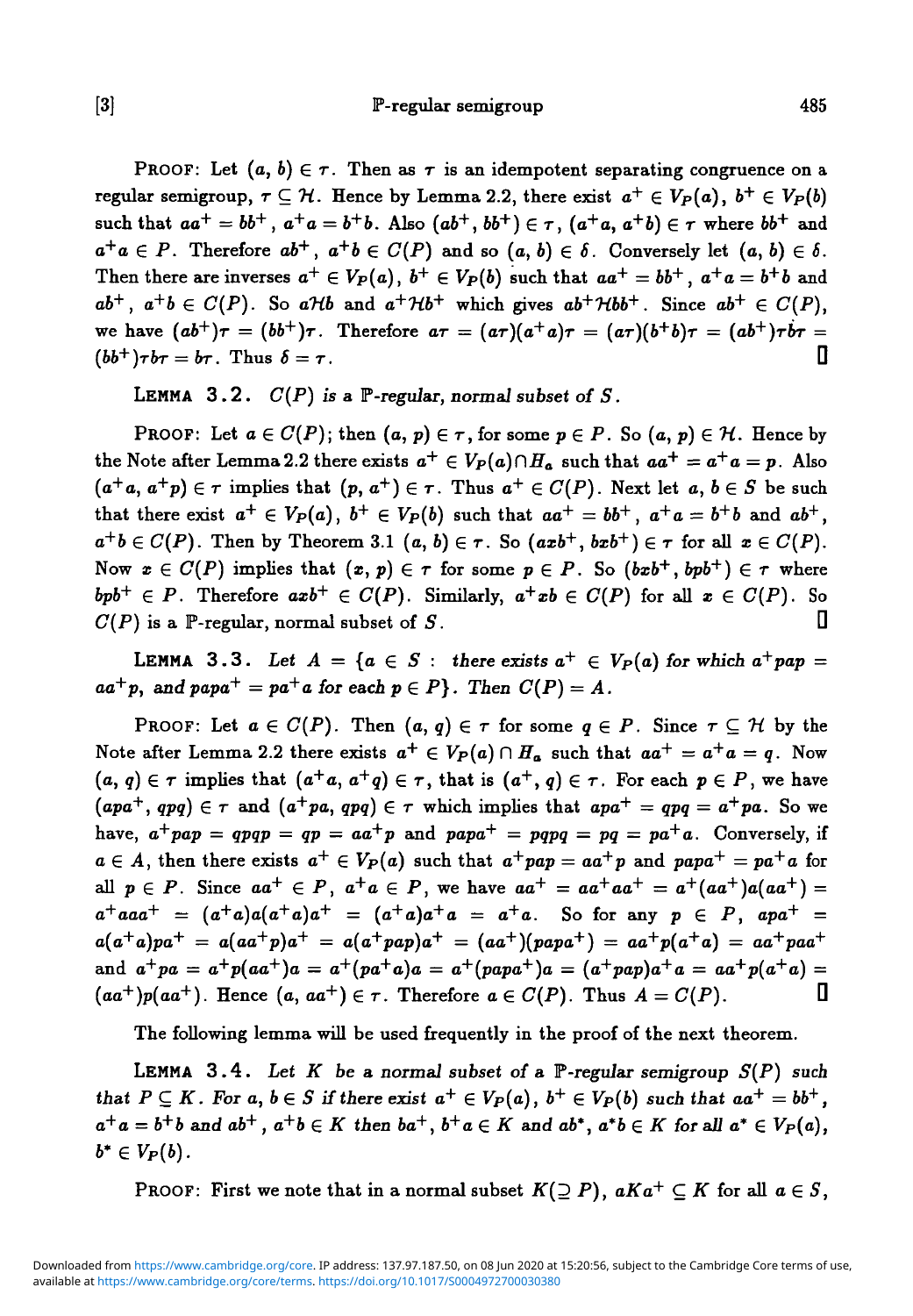$a^+ \in V_P(a)$ . Now

$$
ba^{+} = bb^{+}ba^{+} = aa^{+}ba^{+} \in aKa^{+} \subseteq K,
$$
  
\n
$$
b^{+}a = b^{+}aa^{+}a = b^{+}ab^{+}b \in b^{+}Kb \subseteq K,
$$
  
\n
$$
ab^{*} = aa^{+}ab^{*} = bb^{+}ab^{*} \in bKb^{*} \subseteq K,
$$
  
\nand  
\n
$$
a^{*}b = a^{*}bb^{+}b = a^{*}ba^{+}a \in a^{*}Ka \subseteq K.
$$

The following theorem gives a description of the lattice of idempotent separating congruences on a  $\mathbb{P}$ -regular semigroup  $S(P)$ .

Let  $N_r = \{K \subseteq S : P \subseteq K \subseteq C(P) \text{ where } K \text{ is normal and } P\text{-regular}\}.$  Clearly P and  $C(P)$  belong to  $N_r$ .

**THEOREM 3.5.** The map  $K \to (K) = \{(a, b) \in S \times S :$  there exist  $a^+ \in$  $V_P(a)$ ,  $b^+ \in V_P(b)$  for which  $aa^+ = bb^+$ ,  $a^+a = b^+b$  and  $ab^+$ ,  $a^+b \in K$  is a one to one *order preserving map of Nr onto the set of all idempotent separating congruences on S.*

PROOF: First we shall show that if  $K \in N_r$  then  $(K)$  is an idempotent separating congruence on *S*. Since  $P \subseteq K$ ,  $(K)$  is a reflexive relation. Furthermore,  $K \subseteq C(P)$ implies  $(K) \subseteq \tau$  (by Theorem 3.1), so that  $(K)$  is an idempotent separating relation. Also if  $(a, b) \in (K)$  then by Lemma 3.4  $(b, a) \in (K)$ . Hence  $(K)$  is symmetric. To prove that  $(K)$  is transitive, let  $(a, b) \in (K)$ ,  $(b, c) \in (K)$ . Then there exist  $a^+ \in V_P(a)$ ,  $b^+$ ,  $b^* \in V_P(b)$ ,  $c^* \in V_P(c)$  such that  $aa^+ = bb^+$ ,  $a^+a = b^+b$ ,  $bb^* = cc^*$ .  $b^*b = c^*c$ . But  $(K) \subset \tau \subset \mathcal{H}$  implies that  $a\mathcal{H}b\mathcal{H}c$  so that by the Note after Lemma 2.2 there exists  $c^+ \in V_P(c)$  such that  $aa^+ = bb^+ = cc^+$  and  $a^+a = b^+b = c^+c$ . Also  $ab^+$ ,  $a^+b$ ,  $bc^+$ ,  $b^+c \in K$  by Lemma 3.4. Therefore  $ac^+ = aa^+ac^+cc^+ = ab^+bc^+bb^+ \in K$ and  $a^+c = a^+aa^+cc^+c = a^+bb^+cb^+b \in K$ , as K is normal. So  $(a, c) \in (K)$ . To see that  $(K)$  is compatible, let  $(a, b) \in (K)$ ,  $(c, d) \in (K)$ . Since  $K \subseteq C(P)$  we have  $(K) \subseteq \tau$ . So  $(a, b)$ ,  $(c, d) \in \tau$ . Hence there exist  $a^+ \in V_P(a)$ ,  $b^+ \in V_P(b)$ ,  $c^+ \in V_P(c), d^+ \in V_P(d)$  such that  $apa^+ = bpb^+, a^+pa = b^+pb, cpc^+ = dpd^+,$  $c^+pc = d^+pd$  for all  $p \in P$ . Then it follows that  $aa^+ = bb^+$ ,  $a^+a = b^+b$ ,  $cc^+ = dd^+, c^+c = d^+d$  and by Lemma 2.1  $c^+a^+ \in V_P(ac), d^+b^+ \in V_P(bd)$ . Now  $(ac)(c^+a^+) = a(cc^+)a^+ = a(dd^+)a^+ = b(dd^+)b^+ = (bd)(d^+b^+), (c^+a^+)(ac) =$  $c^+(a^+a)c = c^+(b^+b)c = d^+(b^+b)d = (d^+b^+)(bd), (ac)(d^+b^+) = a(cd^+)b^+ \in aKb^+ \subseteq K$ and  $(c^+a^+)(bd) = c^+(a^+b)d \in c^+Kd \subseteq K$  as  $cd^+$  and  $a^+b \in K$  by Lemma 3.4. Thus  $(ac, bd) \in (K)$ . Therefore  $(K)$  is an idempotent separating congruence. Now if  $\mu$  is an idempotent separating congruence on  $S$  then we define the  $P$ -kernel of  $\mu$ , written as  $P$ ker  $\mu$ , by *P*-ker  $\mu = \{a \in S : a\mu p \text{ for some } p \in P\}$ . We shall show that *P*-ker  $\mu \in N_r$ and  $(P-\text{ker}\mu) = \mu$ . To prove that P-ker  $\mu$  is a  $\mathbb{P}$ -regular subset of S, let  $a \in P$ -ker

**D**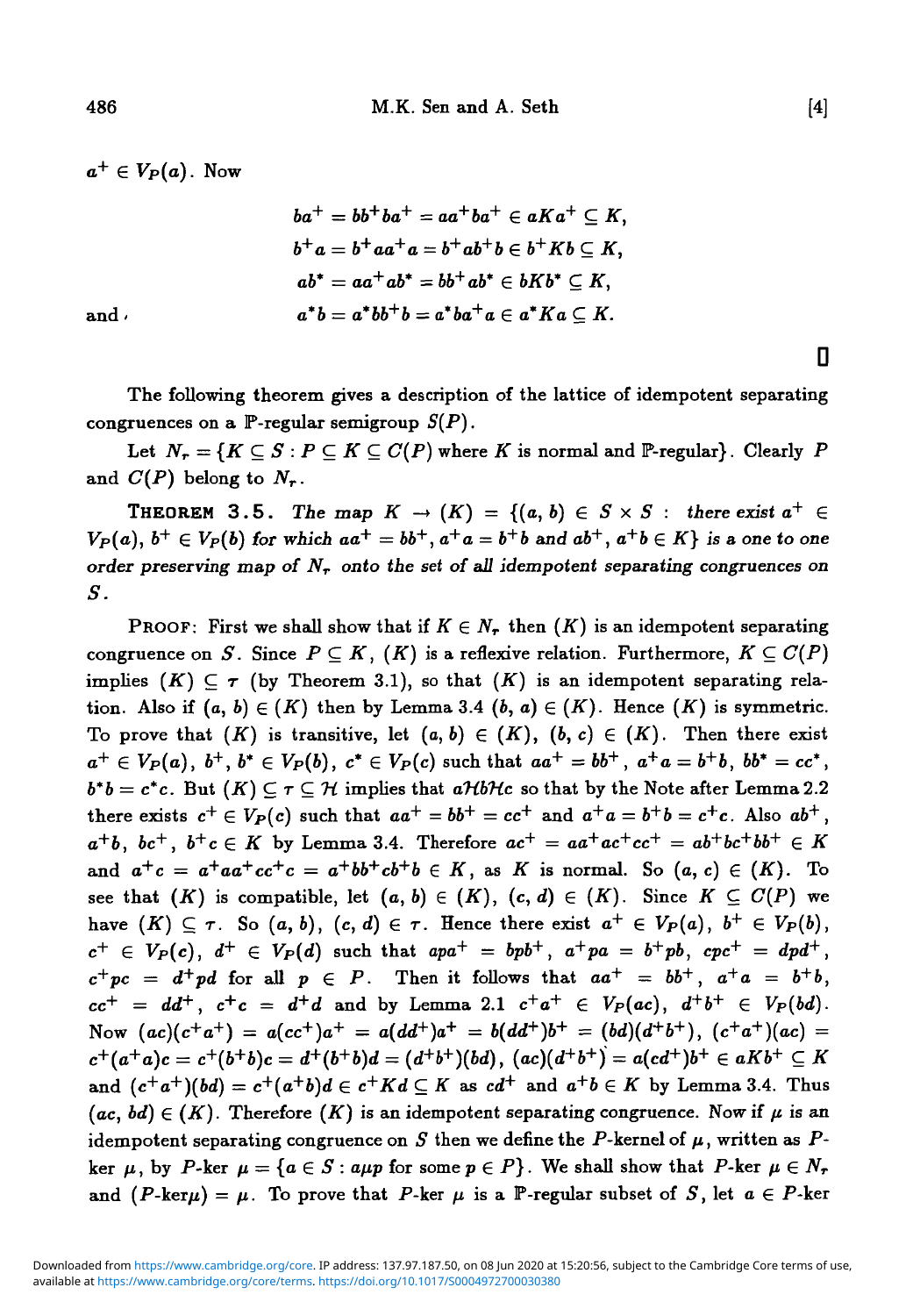$\mu$ . Then  $(a, p) \in \mu \subset \mathcal{H}$  for some  $p \in P$ . So by the Note after Lemma 2.2 there exists  $a^+ \in V_P(a) \cap H_a$  such that  $aa^+ = a^+a = p$ . Now  $(a^+a, a^+p) \in \mu$  or,  $(p, a^+) \in \mu$ . Therefore  $a^+ \in P$ -ker  $\mu$ . To prove that P-ker  $\mu$  is normal, let  $a, b \in S$ ,  $a^+ \in V_P(a)$ ,  $b^+ \in V_P(b)$  such that  $aa^+ = bb^+$ ,  $a^+a = b^+b$  and  $a^+b$ ,  $ab^+ \in P\text{-}\mathrm{ker }\mu$ . We shall show that  $axb^+$  and  $a^+xb$  belong to P-ker  $\mu$  for all  $x \in P$ -ker  $\mu$ . From the given condition  $aHb$ ,  $a^+Hb^+$ . Therefore  $ab^+Hbb^+$ . As  $ab^+ \in P$ -ker  $\mu$ , we have  $(ab^+) \mu = (bb^+) \mu$ . Therefore  $a\mu = a\mu(a^+a)\mu = a\mu(b^+b)\mu = (ab^+)\mu b\mu = (bb^+) \mu b\mu = b\mu$ . Hence  $(a, b) \in \mu$ . So  $(axb^+, bx^{+}) \in \mu$  for all  $x \in P$ -ker  $\mu$ . Now  $x \in P$ -ker  $\mu$  implies that  $(x, p) \in \mu$  for some  $p \in P$ . Hence  $(bxb^+, bpb^+) \in \mu$ . Thus  $(axb^+, bpb^+) \in \mu$ . But  $bpb^+ \in P$ . So  $axb^+ \in P$ -ker  $\mu$ . Similarly  $a^+xb \in P$ -ker  $\mu$  for all  $x \in P$ -ker  $\mu$ . Also  $P \subseteq P$ -ker  $\mu \subseteq C(P)$ . Therefore P-ker  $\mu \in N_r$ . Now we shall show that  $(P\text{-}\mathrm{ker}\;\mu)=\mu$  . For this let  $(a,\,b)\in (P\text{-}\mathrm{ker}\;\mu);$  then there exist  $a^+\in V_P(a),\,b^+\in V_P(b)$ such that  $aa^+ = bb^+$ ,  $a^+a = b^+b$  and  $ab^+$ ,  $a^+b \in P$ -ker  $\mu$ . Therefore  $a\mathcal{H}b$ ,  $a^+\mathcal{H}b^+$ which implies that  $ab^+ \mathcal{H} bb^+$ . As  $ab^+ \in P$ -ker  $\mu$  we have  $(ab^+) \mu = (bb^+) \mu$ . Therefore  $a\mu = a\mu(a^+a)\mu = a\mu(b^+b)\mu = (ab^+) \mu b\mu = (bb^+) \mu b\mu = b\mu$ . Next let  $(a, b) \in \mu$ . Then  $(a, b) \in \mathcal{H}$ . So there exist  $a^+ \in V_P(a)$ ,  $b^+ \in V_P(b)$  such that  $aa^+ = bb^+$ ,  $a^+a = b^+b$ . Also  $(ab^+, bb^+) \in \mu$  and  $(a^+a, a^+b) \in \mu$ . Therefore  $ab^+, a^+b \in P$ -ker  $\mu$ . Hence  $(a, b) \in (P-\ker \mu)$ . Thus the given map is onto. The given map is clearly order preserving. We shall now show that the given map is one to one. For this let  $K, L \in N_r$ with  $(K) = (L)$ . Let  $a \in K$ , since  $K \subseteq C(P)$ ,  $a \in C(P)$ . Therefore  $(a, p) \in \tau$  for some  $p \in P$ . Since  $\tau \subseteq H$  by the Note after Lemma 2.2 there exists  $a^+ \in V_P(a) \cap H_a$ such that  $aa^+ = a^+a = p$ . Now K is P-regular so there exists  $a^* \in V_P(a) \cap K$ . Then  $a^+ = a^+aa^+ = (a^+a)a^*(aa^+) = pa^*p \in K$ . Thus  $a\mathcal{H}a^+a$ ,  $a(a^+a) = a \in K$  and  $a^+(a^+a) = a^+(aa^+) = a^+ \in K$ . Therefore  $(a, a^+a) \in (K) = (L)$ . So  $a(a^+a)^* \in L$  for all  $(a^+a)^* \in V_P(a^+a)$  by Lemma 3.4. So in particular  $aa^+a \in L$  so that  $a \in L$ . Thus  $K \subseteq L$ . Similarly we can prove  $L \subseteq K$ . Thus  $K = L$ .

NOTE. If we take  $P = E$  then S becomes an orthodox semigroup and  $N_r$  becomes the collection of all self conjugate, regular subsemigroups K such that  $E \subseteq K \subseteq C(E)$  so we get the Theorem 3.3 of [1] due to Feigenbaum, because in that case  $a, b \in K$  implies  $a, b \in C(E)$ . So are, brf for some e,  $f \in E$  and there exist  $a^+ \in V(a)$ ,  $b^+ \in V(b)$ such that  $aa^+ = a^+a = e$ ,  $bb^+ = b^+b = f$  and  $ae = a \in K$ ,  $a^+e = a^+ \in K$  and  $abef = ab = efab$ . Since *K* is normal we have  $aKe \subseteq K$ . Therefore  $efabef \in efKef$ or,  $ab \in efKef \subseteq K$ . If we take  $P = \{e\}$  then S becomes a group and  $N_r$  becomes the collection of all normal subgroups of the group *S.*

#### **REFERENCES**

[1] R. Feigenbaum, 'Kernels of orthodox semigroup homomorphisms', *J. Austral. Math. Soc.* 22 (1976), 234-245.